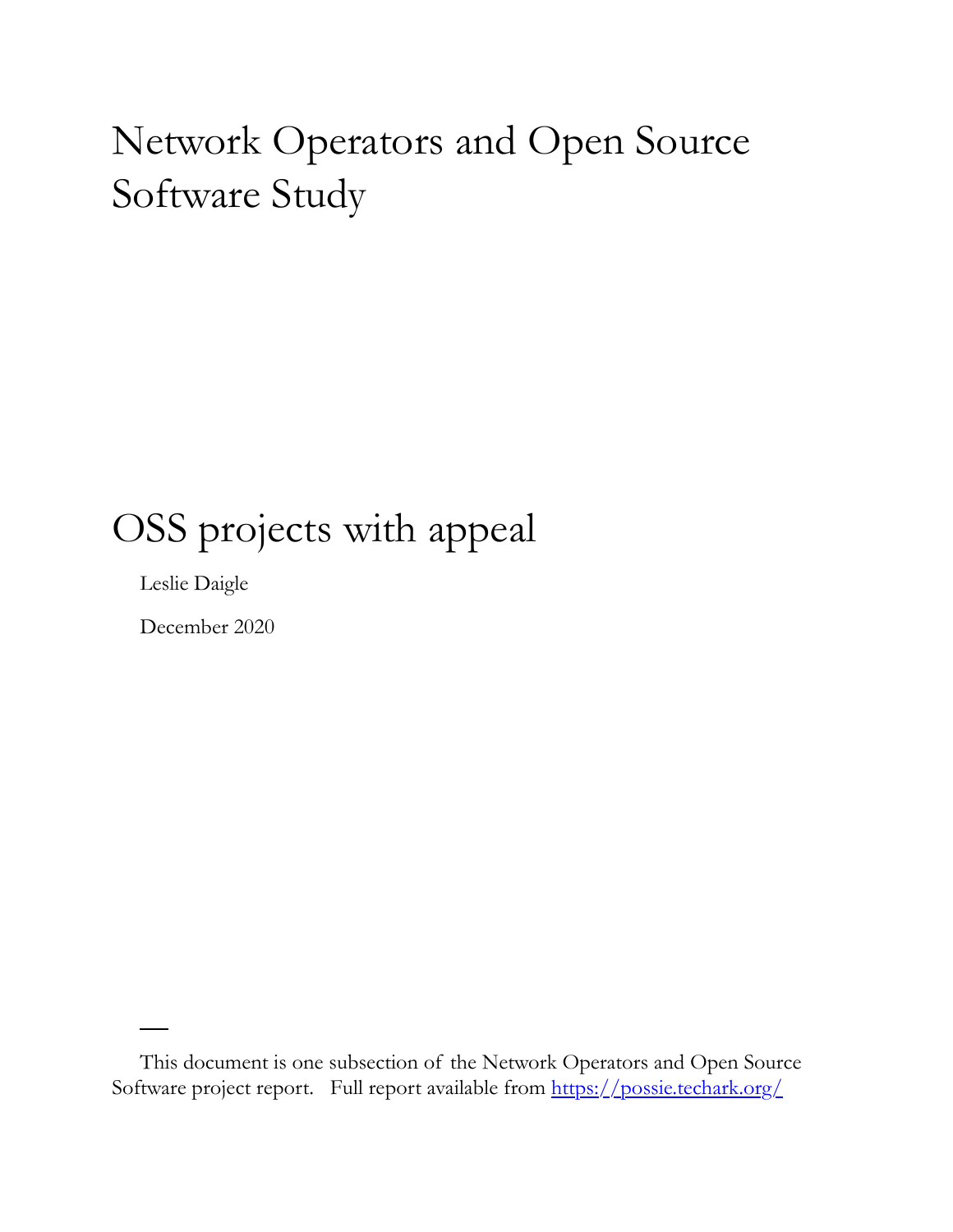## Making OSS Projects Appealing

You can legitimately claim to have made Open Source Software by simply posting your software source code somewhere publicly accessible. However, if you want your software to be adopted, there are some key expectations of potential users and contributors that are important to address.

For OSS project owners, making the right choices will determine the likelihood of uptake of the OSS itself, and willingness of others to contribute. The survey identified key project characteristics that were potential "buzzkills" — things that could turn operators away from using or contributing to projects, in spite of initial excitement in the prospect.

#### **Buzzkills for OSS use**

 To get serious interest from operators (beyond a buzz of discussion), OSS projects have to provide a tool that solves an operational need (imperative), and it should be readily integratedwith their vendor hardware/ecosystem.

Even with those conditions met, respondents identified the top things to avoid if you want network operators to pick up and use your software as:

- Missing, outdated, or otherwise unhelpful documentation
- Project staleness if it looks like a project is abandoned or not responsive to requests, operators will avoid it. It also helps to ensure that the roadmap for future development of the project is accessible and clear
- Availability of support though active support discussion groups appear to be more important, overall, than availability of paid support

Those are all features that are withing the scope of an individual project owner to address and improve.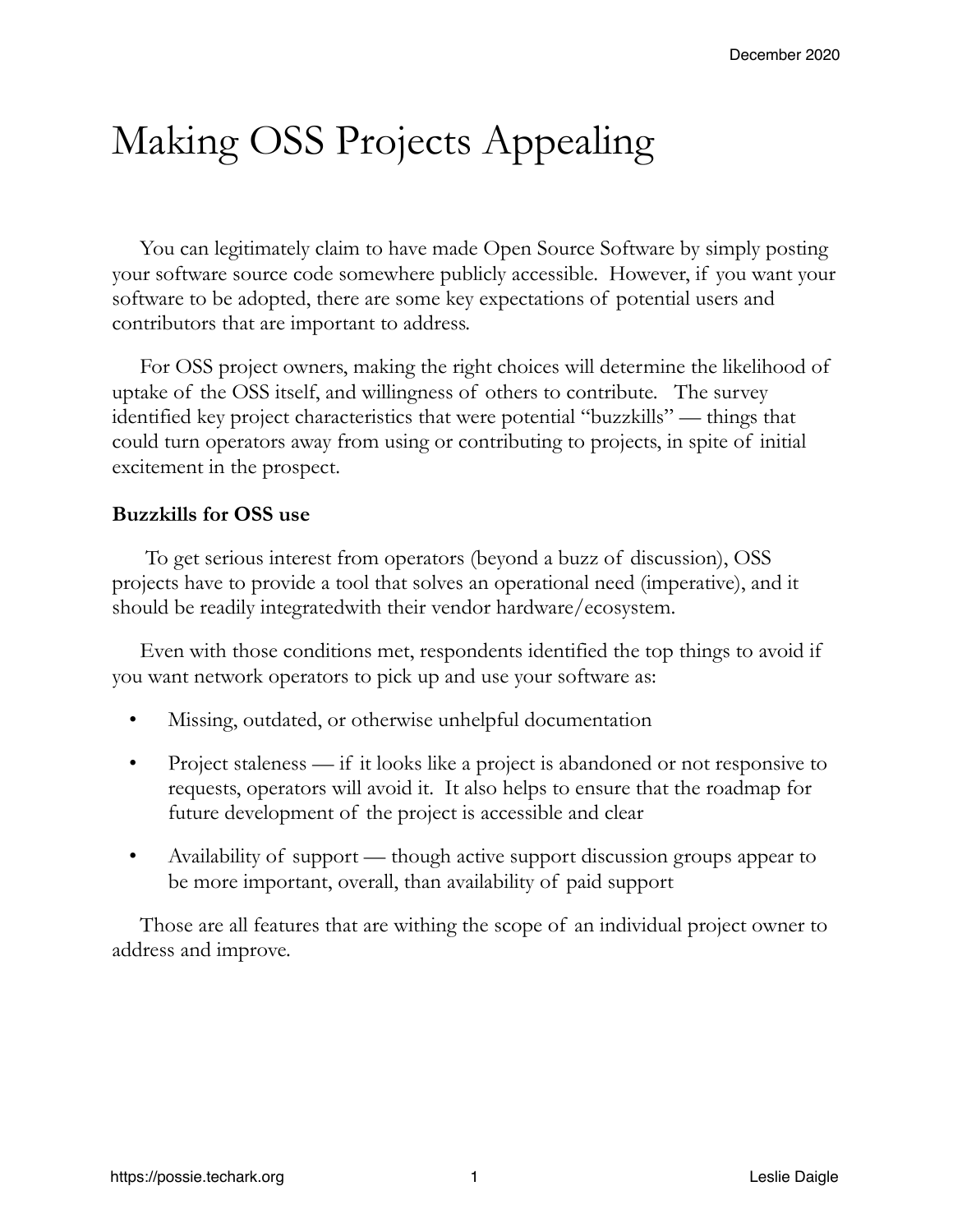

*Chart OSSAppeal-1*

### **Improving chances of contribution**

The question of whether or not operators will contribute staff time to OSS projects is chiefly a matter of internal corporate choice. However, survey responses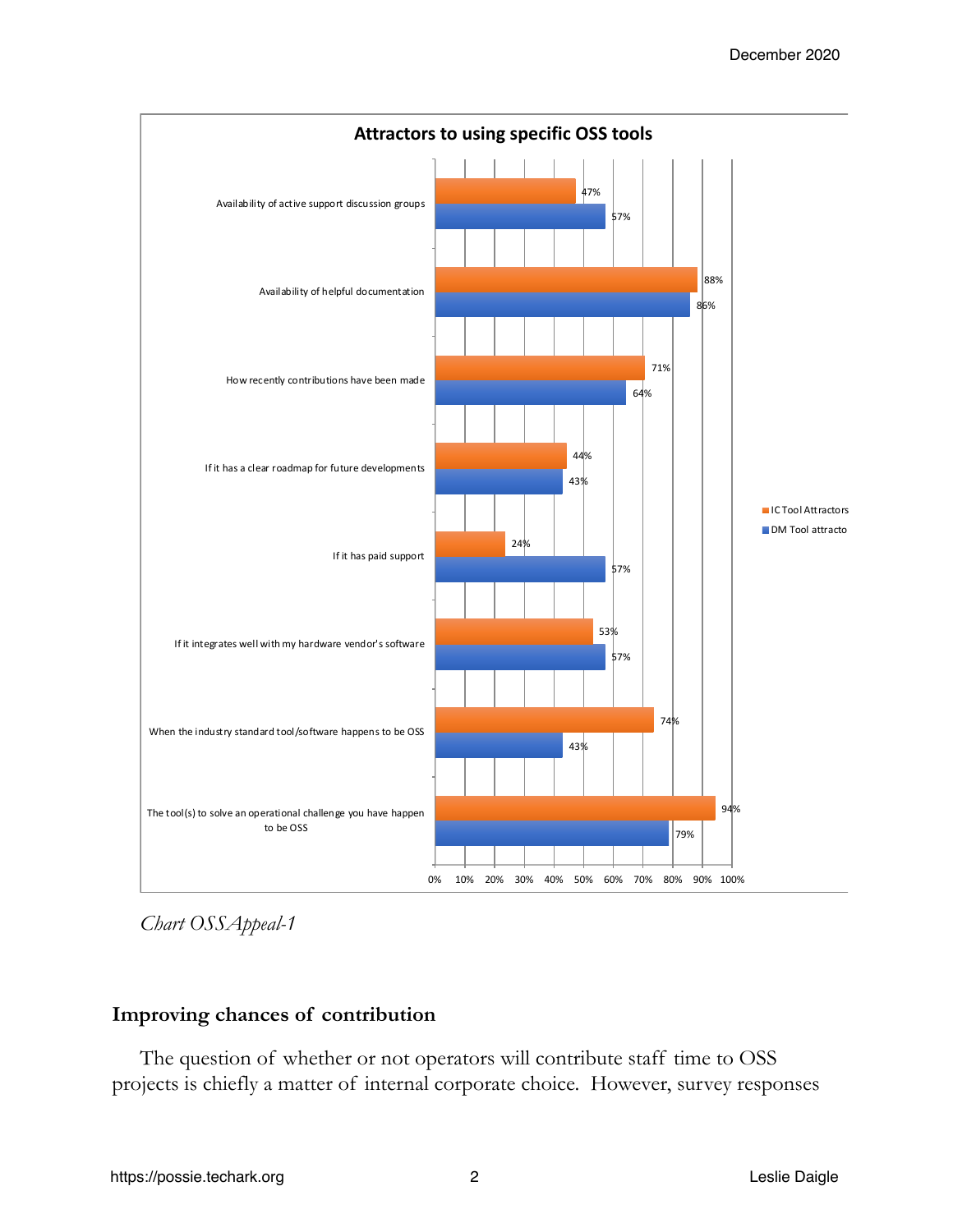revealed that there are things that OSS project owners can do to improve the likelihood of contributions.

Chief among these are:

- Ensuring the governance structure for the project is open and clear enough to work for potential contributors
- Avoiding staleness continuous contributions to the project; having and sticking to a clear roadmap for future directions
- Ensuring the licensing framework is acceptable to potential contributors

OSS project owners might also consider the other two impediments (time to tailor, lack of skilled resources) when selecting software coding languages and frameworks. The more common the development environment, the more likely other entities will have skilled resources, for example.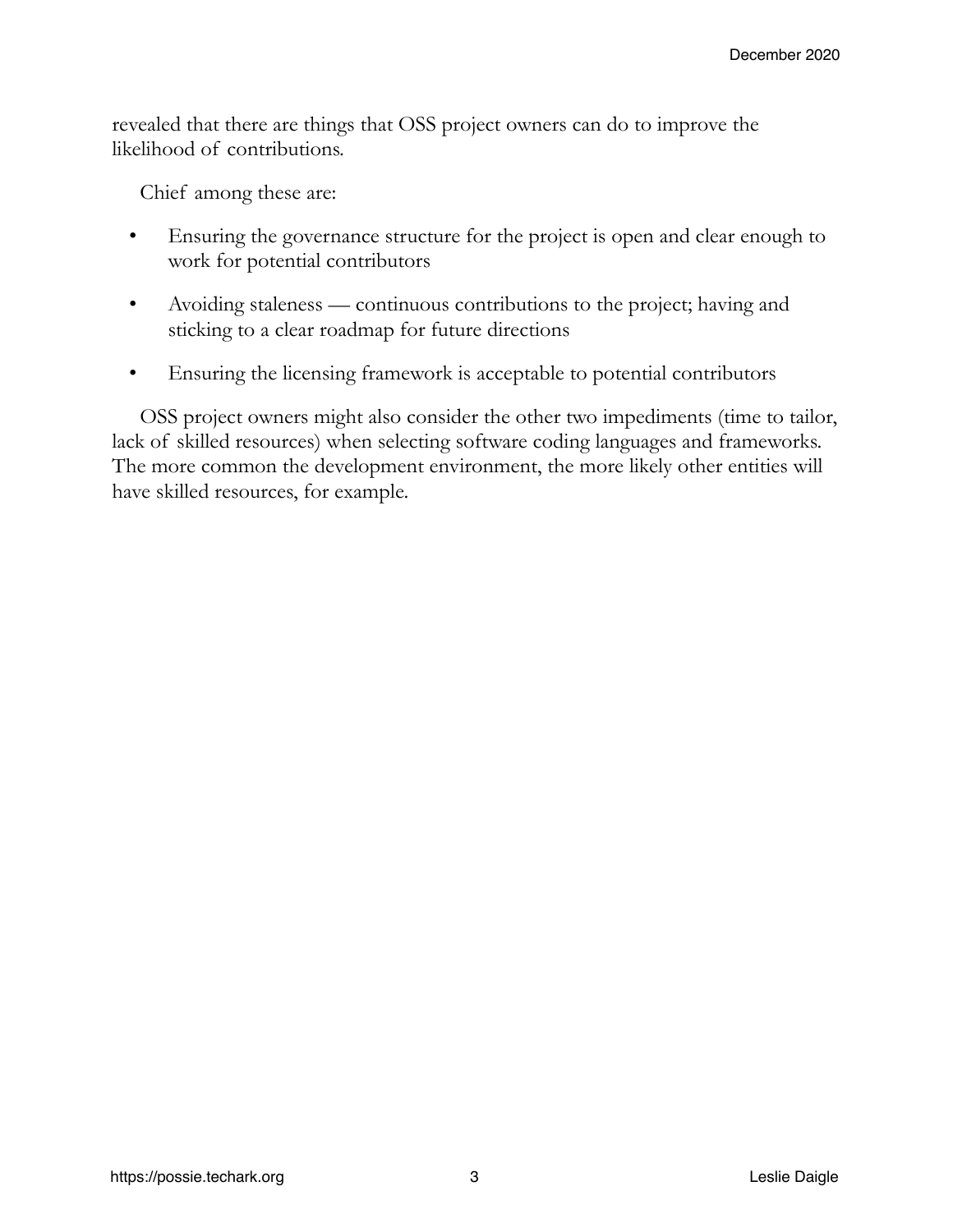

*Chart OSSAppeal-2*